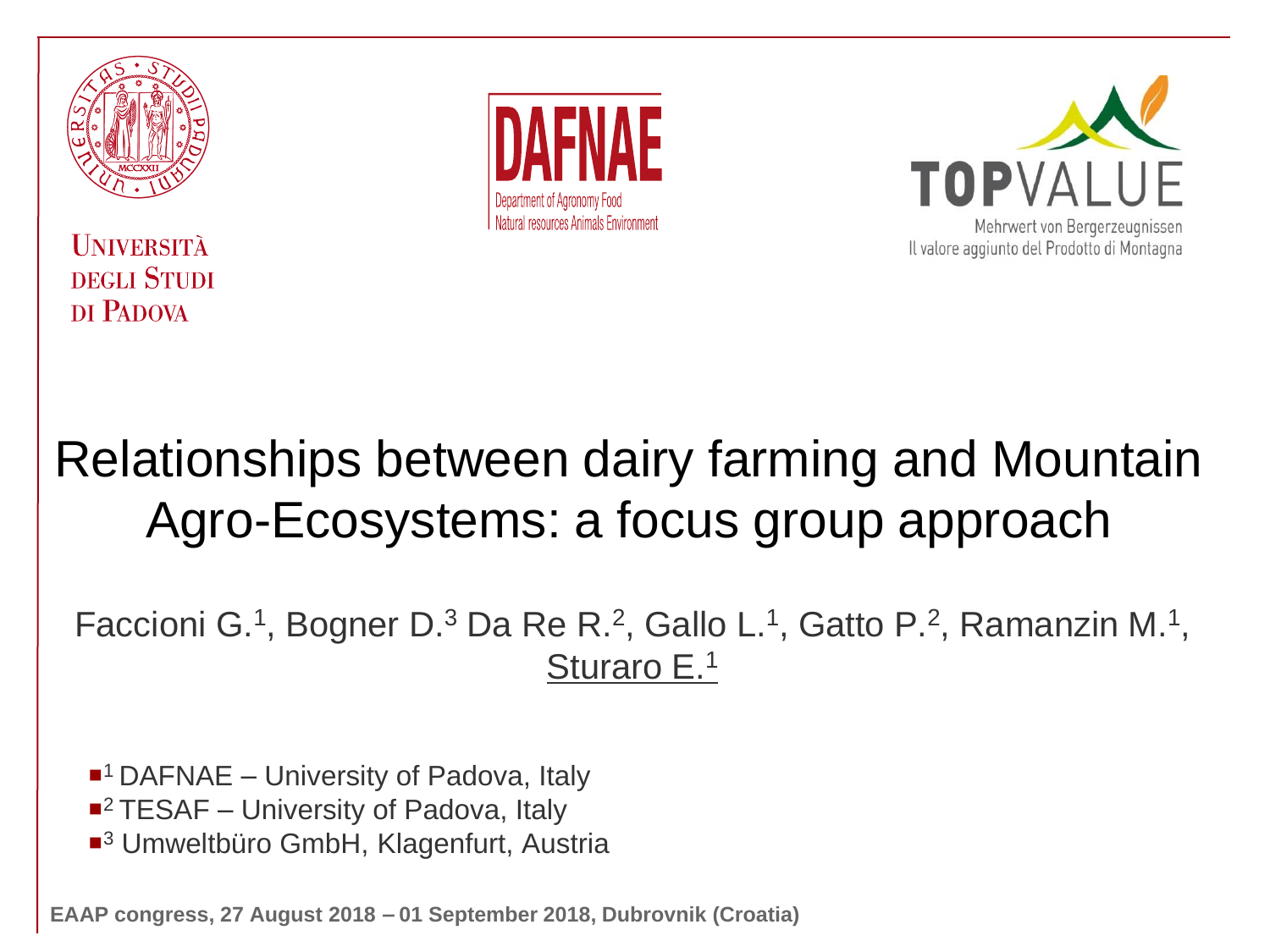Traditional mountain livestock systems are largely based on the use of meadows and pastures, providing several private and public goods and services:

- Dairy products (and meat)
- Conservation of local breeds
- Biodiversity and landscape maintenance
- **Risk prevention**
- Recreation and ecotourism
- Cultural heritage



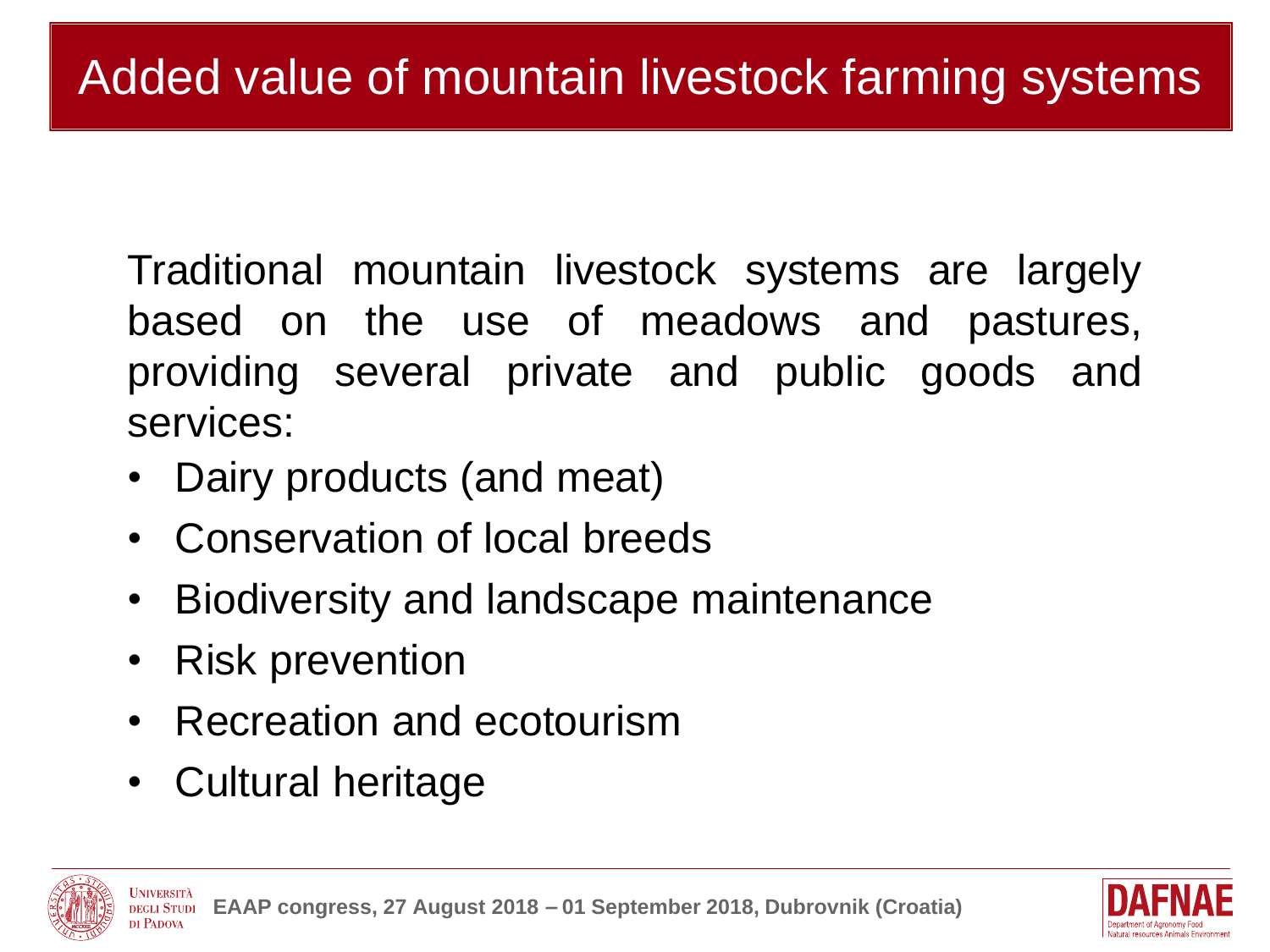# Aims



- **TOP VALUE project aims to support** mountain food chains using the policy instruments provided by the optional quality term "mountain product" (EU Reg. 1151/12 and 665/14).
- **Innovative approach: empowering the "mountain product" by identifying** and quantifying ecosystem services (ESs) linked to the natural and cultural assets of the Alpine area
- this study aims at understanding stakeholders' perceptions on the ESs provided by livestock systems in mountain areas as a prerequisite to implement the optional quality term





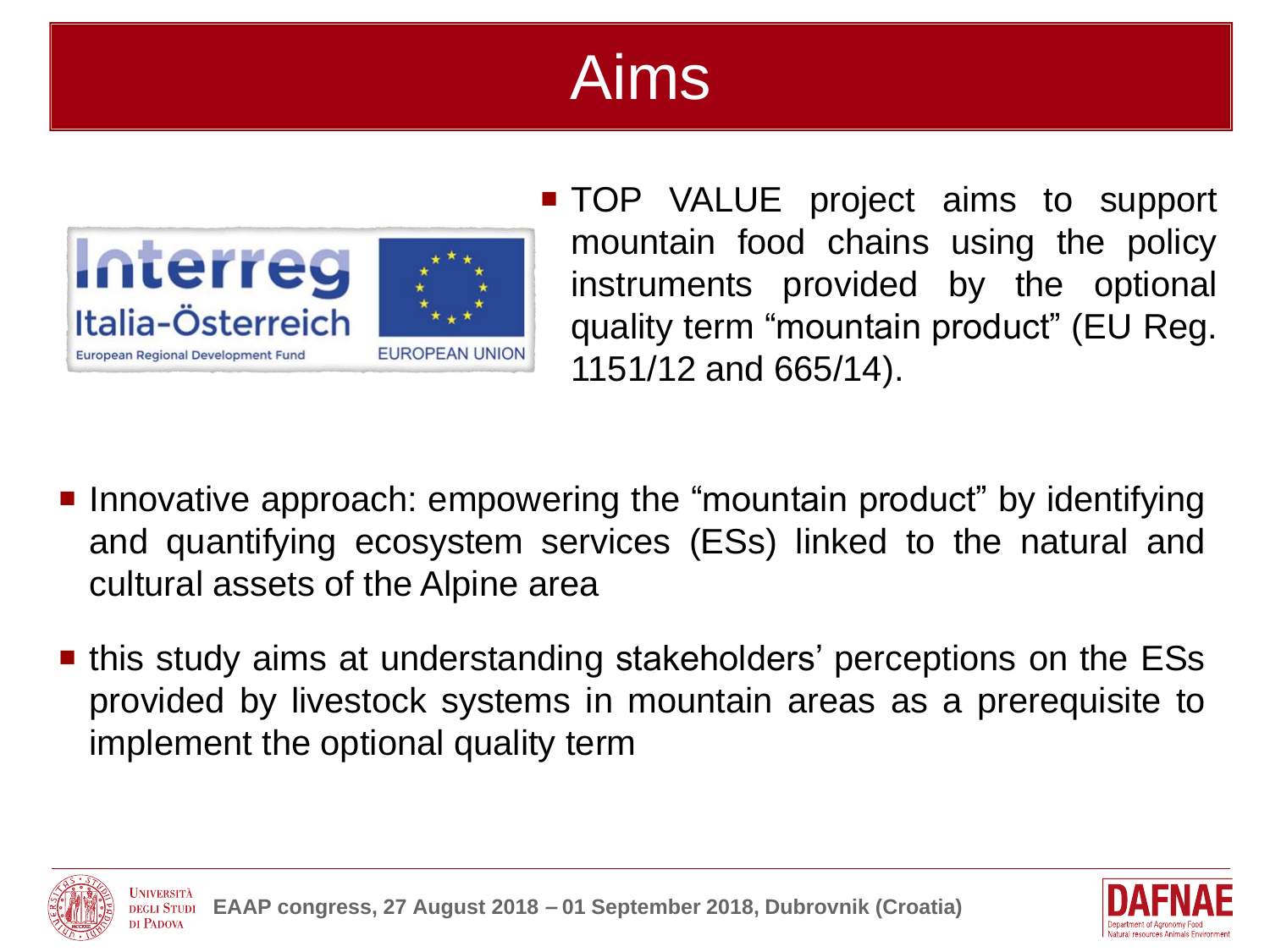### Study area





**UNIVERSITÀ** *EAAP congress, 27 August 2018 – 01 September 2018, Dubrovnik (Croatia)* **DEGLI STUDI** DI PADOVA

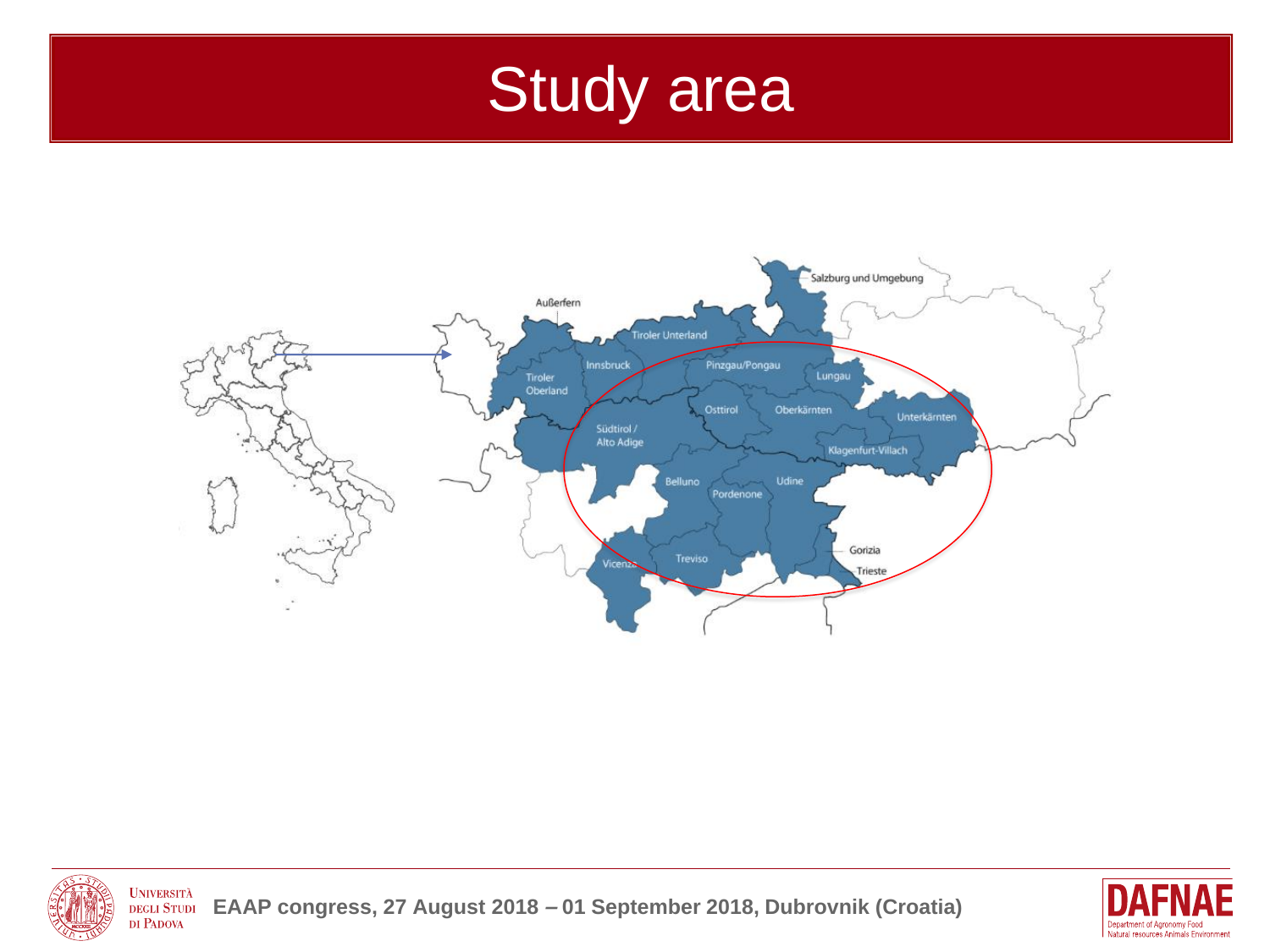## **Methods**

Socio-cultural approach in three steps:

- 1. Identification of relevant stakeholders with snowball sampling:
	- stakeholders of the sector (producers, cooperatives, sellers, etc.)
	- policymaker
	- local community (local action groups, associations, etc.)
	- workers in the tourism sector
- 2. Administration of on line questionnaire on the perception of ESs and how they are influenced by livestock systems in mountain ecosystems (9 questions: checkbox, Likart scale or open answers)
- 3. Two focus groups (one in Austria and one in Italy)



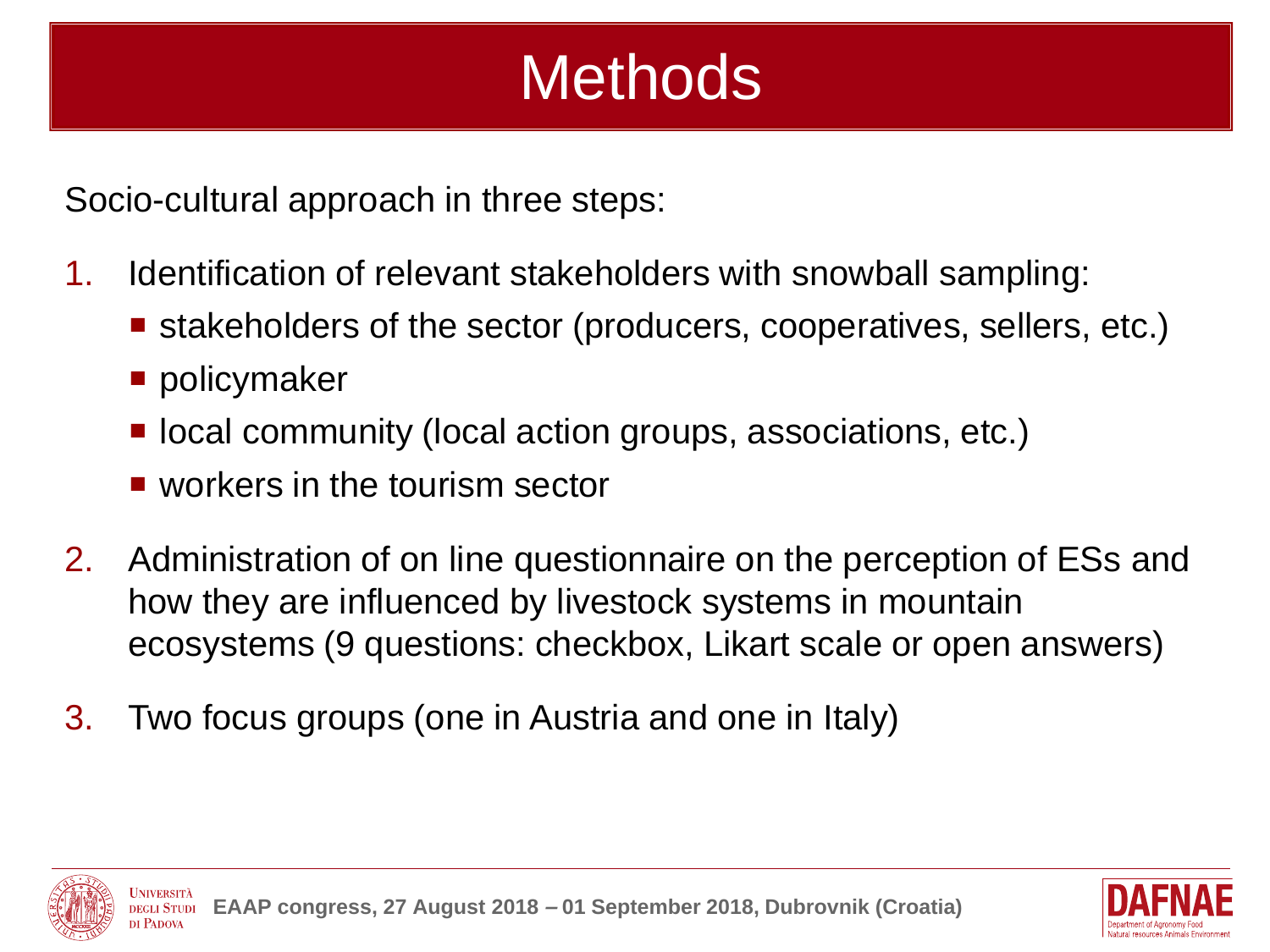### **Methods**

| <b>Step</b>                                                    | <b>Austria</b> | <b>Italy</b> |
|----------------------------------------------------------------|----------------|--------------|
| <b>Stakeholders</b><br>identified through<br>snowball sampling | 25             | 75           |
| N of complete on line<br>questionnaires                        | 13             | 17           |
| Focus group: n of<br>participants                              |                | 11           |



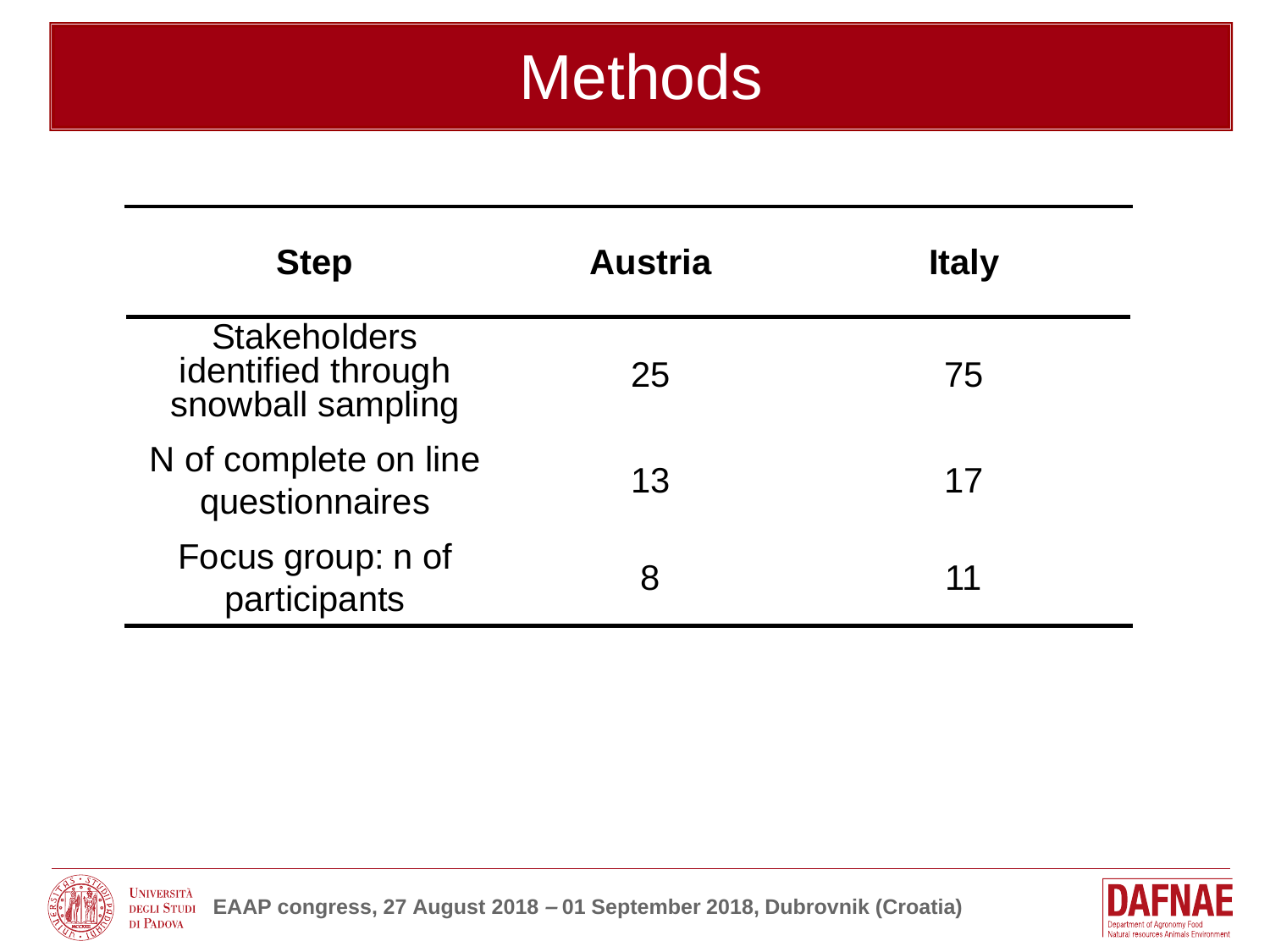#### Focus group

#### **Focus group**:

planned discussion among stakeholders facilitated by a skilled moderator



Four sessions:

1) introduction;

2) brainstorming on the added value of the mountain ecosystem on the local chain production system and the impacts of mountain farming on ESs;

- 3) focus on the impacts on ESs;
- 4) discussion on the strength and weaknesses of the present communication of all the topics





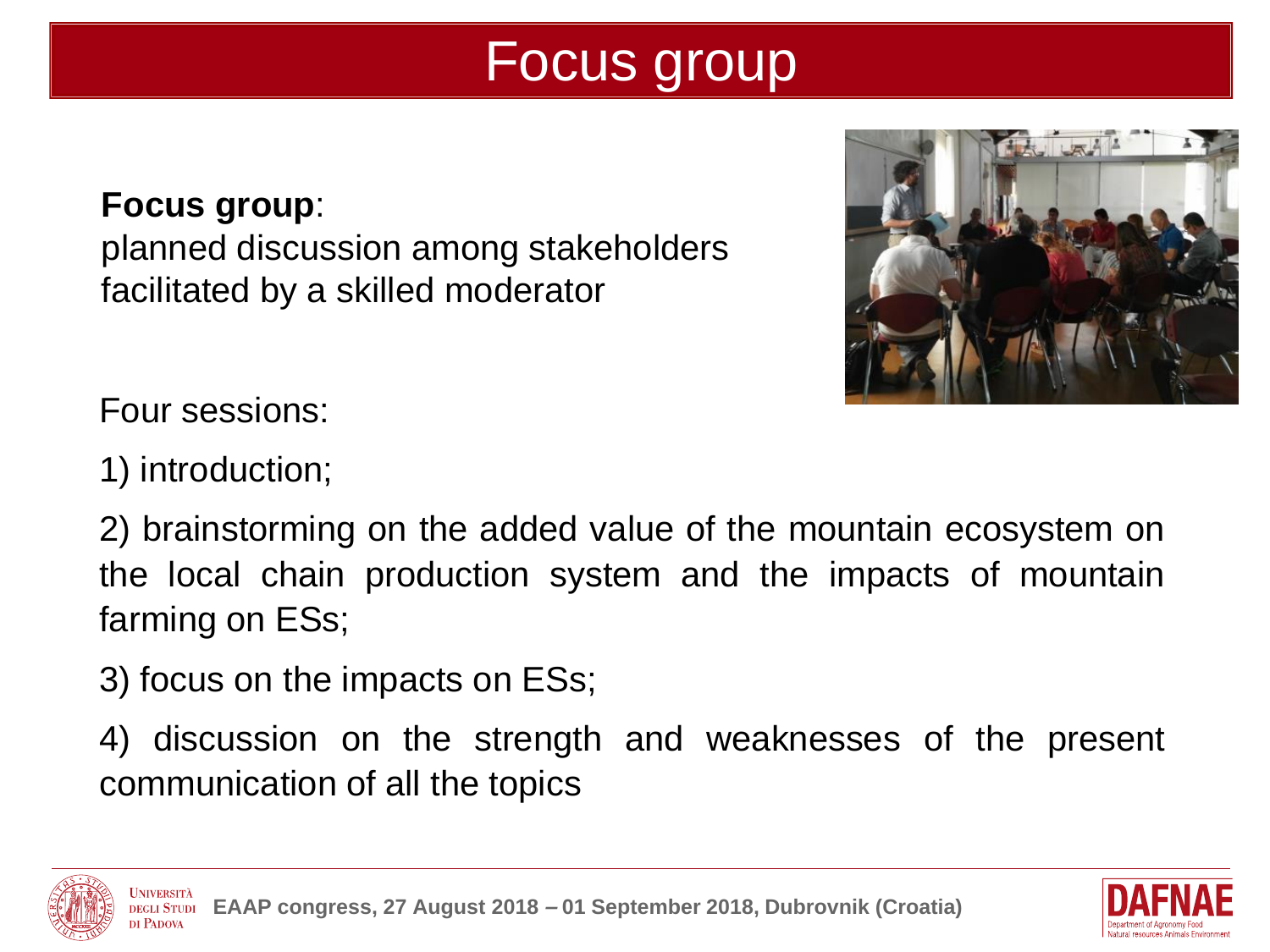# Results from on-line questionnaires

Could you give a definition of «Ecosystem Services» ?





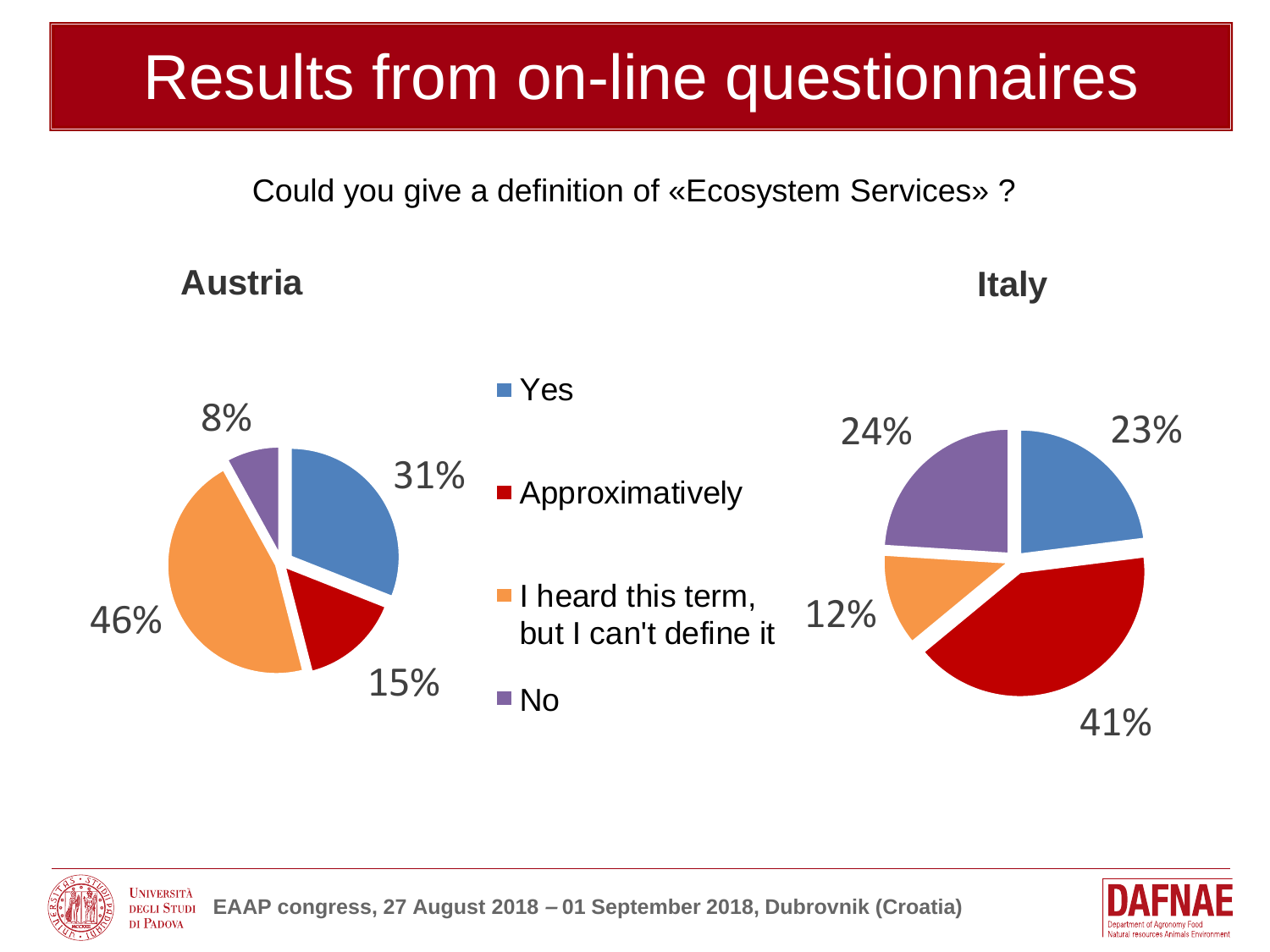#### Results: Focus groups – added value

| <b>Added value</b>                     | <b>Austria</b>                         | <b>Italy</b>                                           |  |
|----------------------------------------|----------------------------------------|--------------------------------------------------------|--|
|                                        | Production of high quality food        | Quality and taste of final<br>products                 |  |
| to mountain<br>farming                 | Diversity of the environment           | <b>Healthiness of environment</b>                      |  |
|                                        | <b>Resource water</b>                  |                                                        |  |
| <u> ၁၃</u>                             | Basis for traditional farming          | Social aspects related to<br>the tradition and culture |  |
| Ш                                      |                                        | Consumer's perception                                  |  |
|                                        | <b>Biodiversity conservation</b>       | <b>Territory conservation</b>                          |  |
|                                        | <b>Protection of resources</b>         |                                                        |  |
| Mountain farming<br>တိ<br>$\mathbf{H}$ | <b>Cultural landscape</b>              | Landscape maintenance                                  |  |
| $\mathbf{S}$                           | Maintenance of rural areas for mankind | Economic push                                          |  |
|                                        | <b>Tourism attraction</b>              |                                                        |  |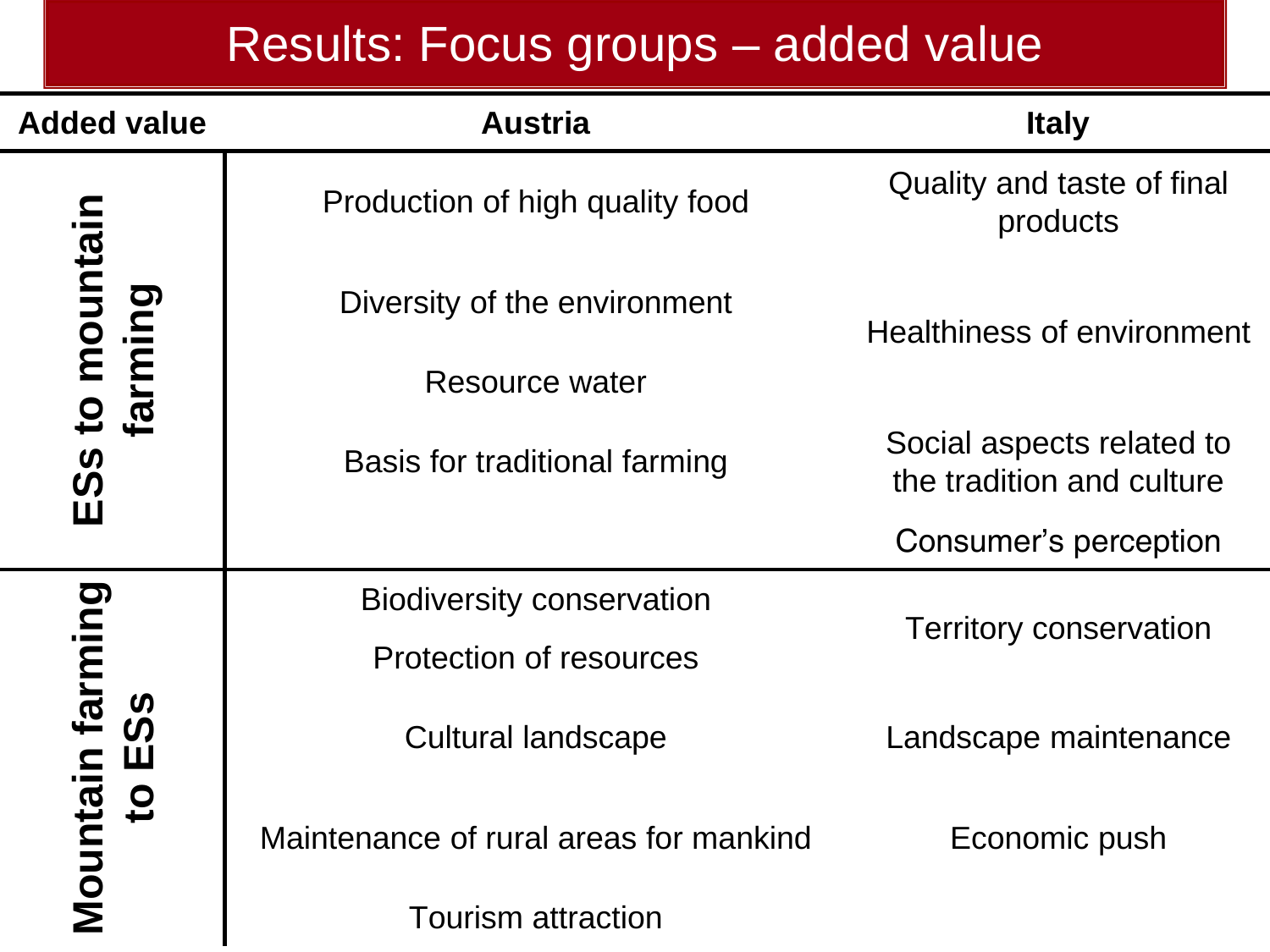#### Results: rank of positive and negative impacts

| <b>Austria</b>                                                             |                        | <b>Italy</b>                                                                       |                              |
|----------------------------------------------------------------------------|------------------------|------------------------------------------------------------------------------------|------------------------------|
| Production of high quality foods                                           |                        | Maintenance of tourism<br>attractiveness                                           |                              |
| Maintenance of tourism<br><b>attractiveness</b>                            | <b>High</b>            | Control of encroachment of shrubs<br>and forest on pastures and<br>meadows         | <b>High</b>                  |
| Control of encroachment of shrubs<br>and forest on pastures and<br>meadows | positive<br>relevance  | Maintenance of traditional cultural<br>landscapes                                  | positive<br>relevance        |
| Maintenance of traditional cultural<br>landscapes                          |                        | Maintenance of beautiful natural<br>landscapes<br>Production of high quality foods |                              |
|                                                                            |                        | Maintenance of air quality (smell)                                                 |                              |
| <b>GHGs emission</b>                                                       | <b>Not</b><br>relevant | Avoid soil compaction<br><b>GHGs emission</b>                                      | <b>Not</b><br>relevant       |
|                                                                            | /neutral               |                                                                                    | /neutral                     |
|                                                                            |                        | Maintenance of soil fertility                                                      |                              |
|                                                                            |                        | Maintenance of water quality<br>(nitrate emission)                                 | <b>Negative</b><br>relevance |



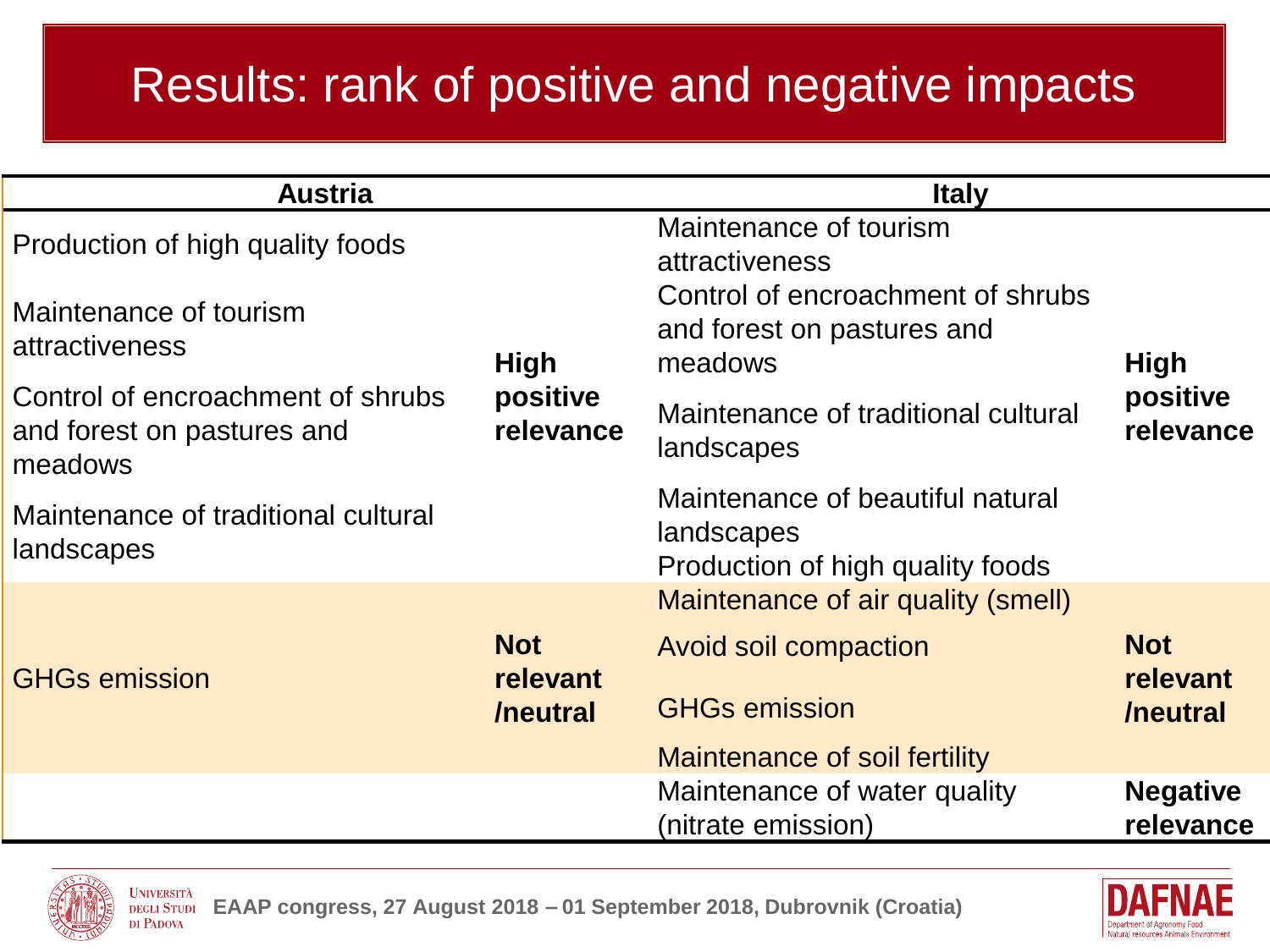# **Discussion**

2) Brainstorming: many shared views between Italy and Austria

3) Qualitative evaluation of impacts of livestock farming on mountain ecosystems

Austria  $\rightarrow$  confirmed the evaluation of online questionnaire

 $\blacksquare$ Italy  $\rightarrow$  discussion and (some) changes in the evaluation

4) Discussion:

di Padova

- EU «Mountain product» optional quality term seen as an opportunity
- Need to reinforce cooperation
- Need for efficient marketing and communication strategies





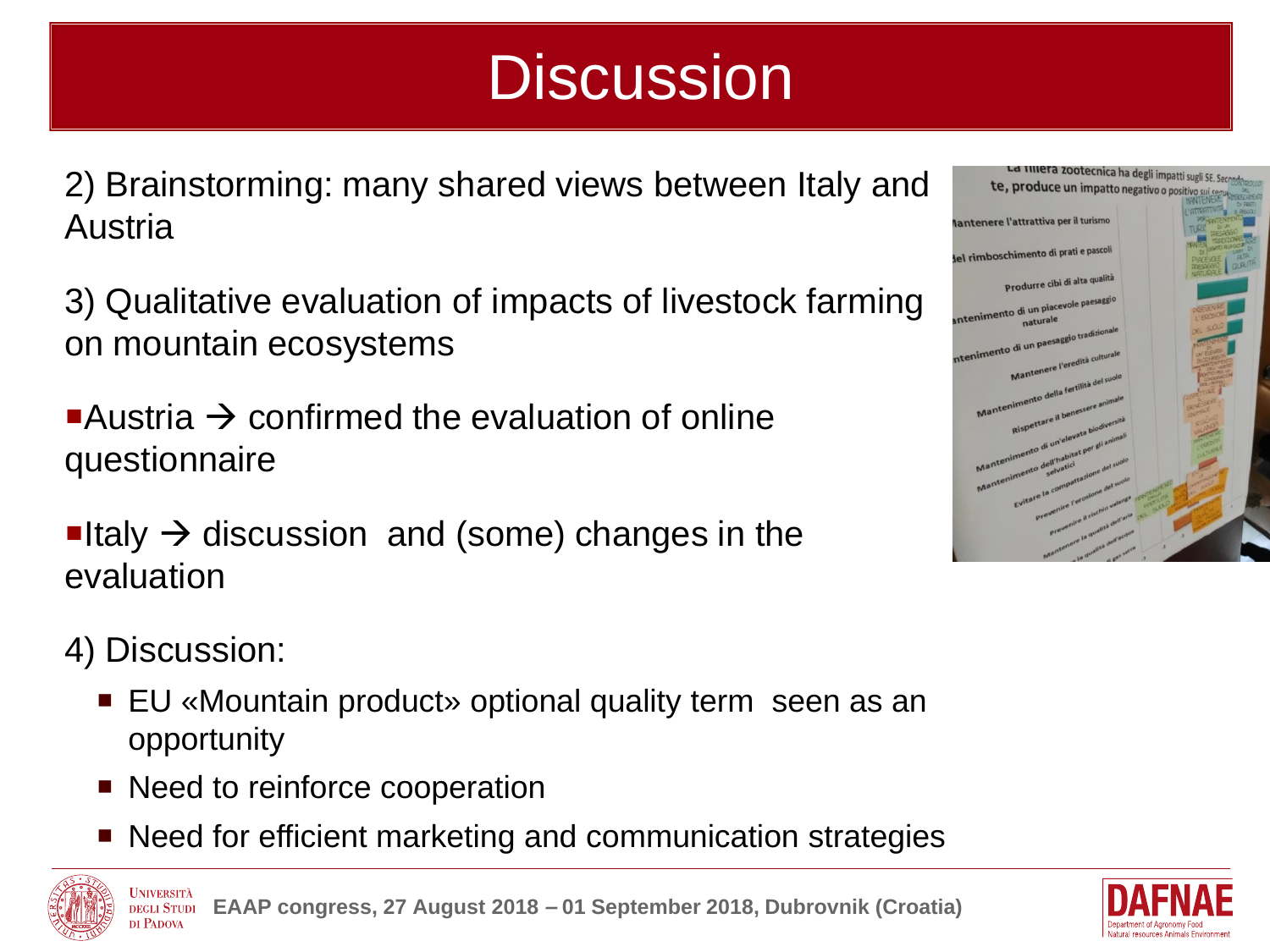# **Conclusions**

- Positive vision of the relationships between livestock farming and mountain (Alps) agro-ecosystems
- Relevance of participation and collaboration of different stakeholders to build a common vision of the perspectives of the sector
- Synergies among livestock sustainability dimensions: social versus environmental
- Multifunctionality of livestock mountain farming: results can be used to implement strategies aiming at generate «added value» for mountain livestock products, maintaining the equilibrium between production and alpine agroecosystems.